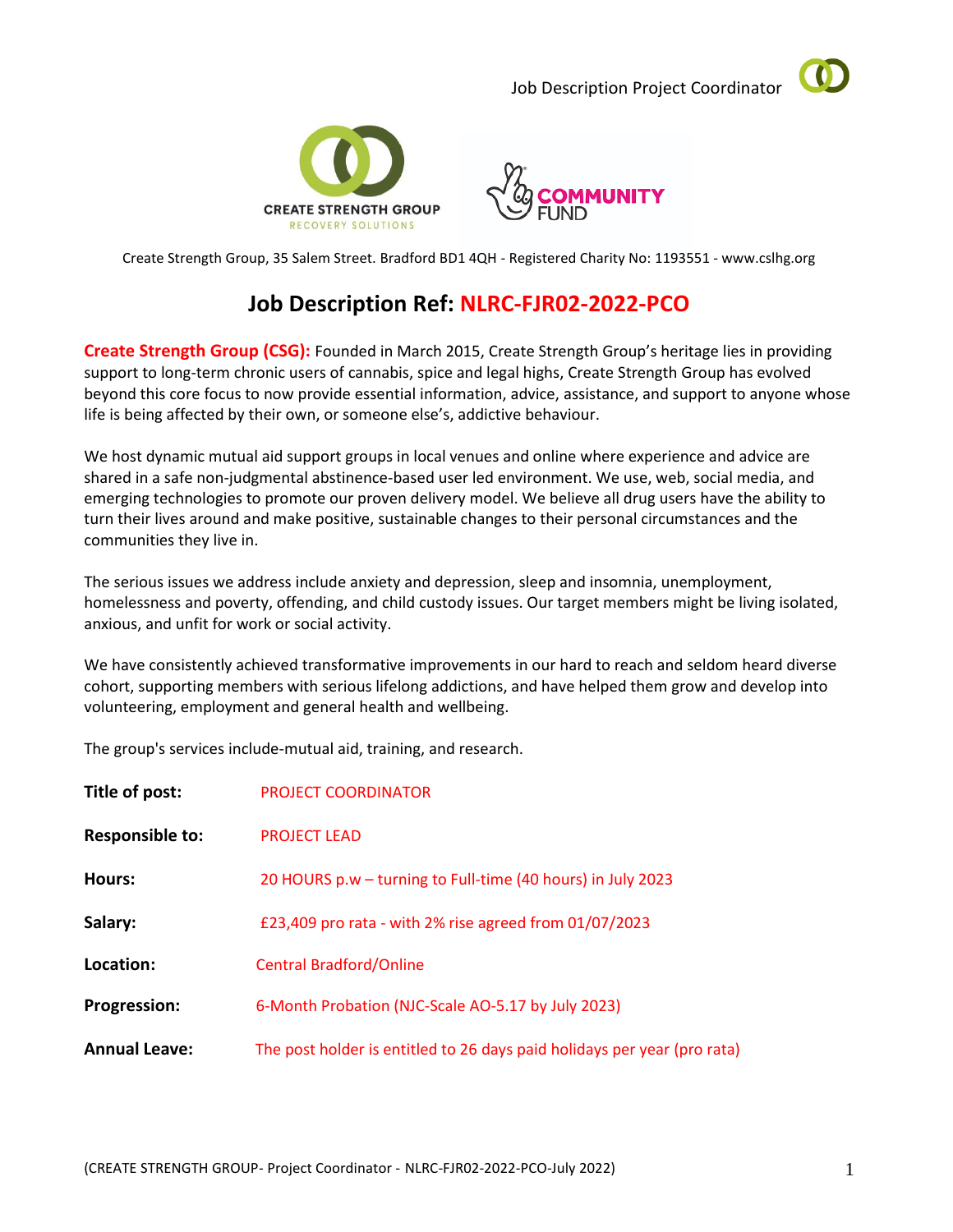

**Role Purpose:** To support the project lead in the planning & delivery of the organisation's services by providing project-based coordination. A key part of the role is to facilitate meetings and provide support to group associates.

The Project Coordinator is a key role within the organisation, supporting the charity's operations in providing effective management of CSG'S portfolio of activity including the Group's volunteer programme.

A hands-on approach to winning new business and bid writing accompanies this role.

The Project Coordinator will drive services in a project-based manner, documenting the design, execution, and evaluation of each individual project. Initiative, innovation, quality discretion and commitment are key components to this appointment.

Training will be provided in this role.

## **Main responsibilities**

### **1. Proactive role in supporting the Project Lead**

- Assist the Project Lead in the provision of proactive day-to-day operational support for the organisation.
- Support the Project Lead in the research, writing, design and submission of bids, contract tenders and winning new business,
- Ensure the organisation's data, policies, procedures and public information is up to date, relevant, secure and accessible, taking a proactive approach to seeking updated information where appropriate.
- Act under agreed levels of delegation from the Project Lead to transact matters on their behalf, providing professional and proactive representation and ensuring confidentiality and discretion where required.
- Support and work with colleagues, associates, trustees, and volunteers to identify solutions to resolve matters as they arise, ensuring *q*ueries directed to the project owner are handled in a professional, friendly and efficient way and escalating matters of concern in a timely manner with recommended response.
- In this role there is a requirement to facilitate meetings on Sunday 17:30 -20:00. This time will form part of normal working hours which will not exceed 40 hours. A mutually convenient working pattern will be agreed between the successful candidate and the Project Lead.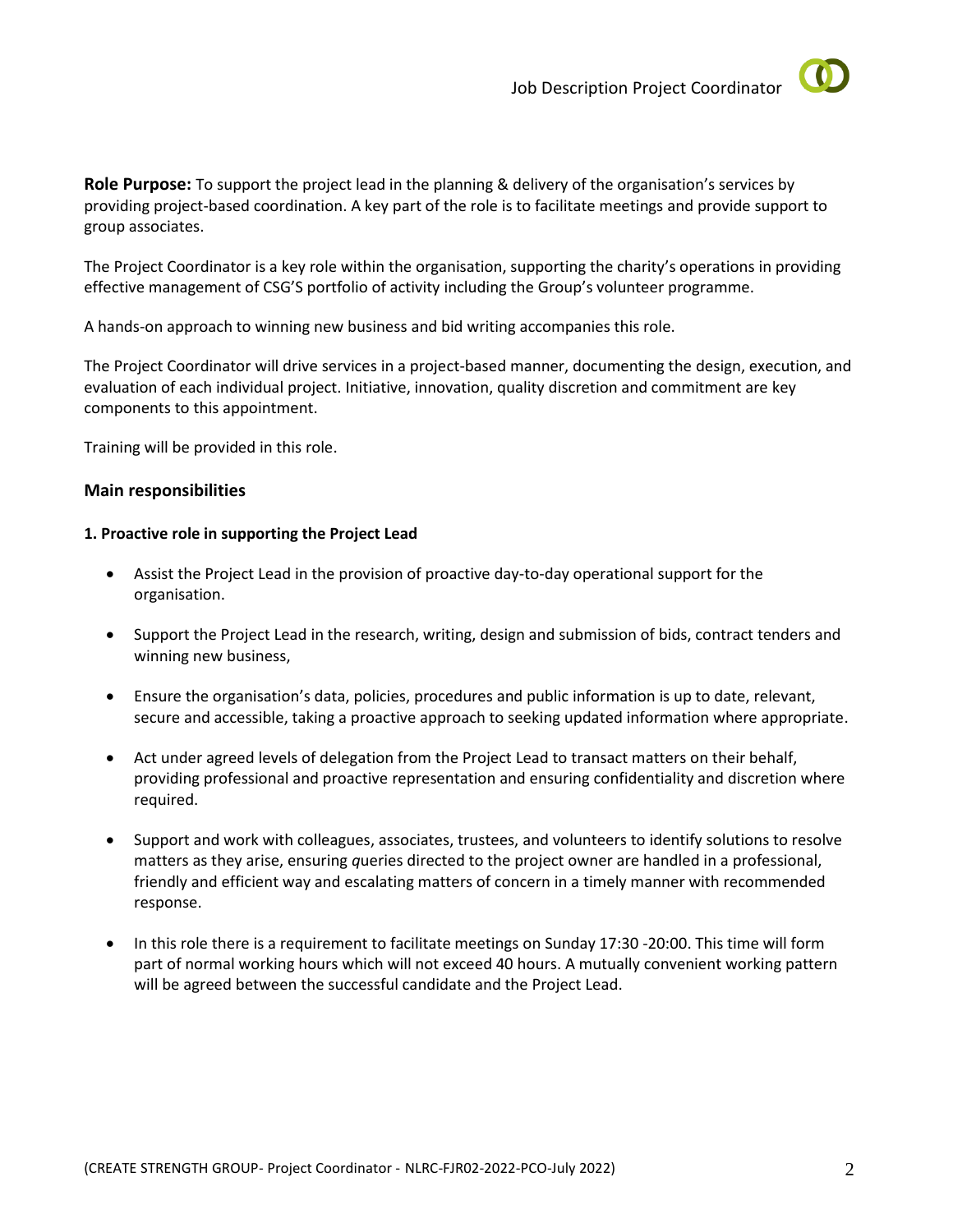

## **2. Project Support**

- Act as a key figure in the co-design, development, execution, and evaluation of CSG projects, services and activities
- Take responsibility for the project coordination of the process flow, methodology and administration of projects whilst providing facilitation for meetings, training sessions and other activities.
- Work closely with the Project Lead to deliver the production, co-ordination, maintenance and evaluation of project plans, and ensure milestones are met.
- Research and prepare documents in partnership with the Project Lead and drive projects as required.
- Support the Project Lead to develop training and research.
- Support the Project Lead to develop and implement fundraising/ marketing strategies
- Build and maintain close rapport with the CSG Team, Board of Trustees and all internal and external stakeholders, acting as an ambassador for the Project Lead.

### **3. Continuous Improvement**

• To proactively seek opportunities to improve support to associates, win new business and raise the profile and reputation of the charity.

#### **4. Team Member**

- Role models CSG values and behaviours
- Work and behaves in accordance with all CSG policies and procedures.
- Upholds the fundamental principles of the charity and acts with integrity.
- Undertakes any other relevant duties as may be required by the Project Lead.

## **5. Supporting Service Users**

- Manage correspondence and enquiries via email, phone web and social media
- Triage associate support needs and signposting to appropriate services.
- Manage referrals liaising with statutory services.
- Guiding, supporting and promoting recovery